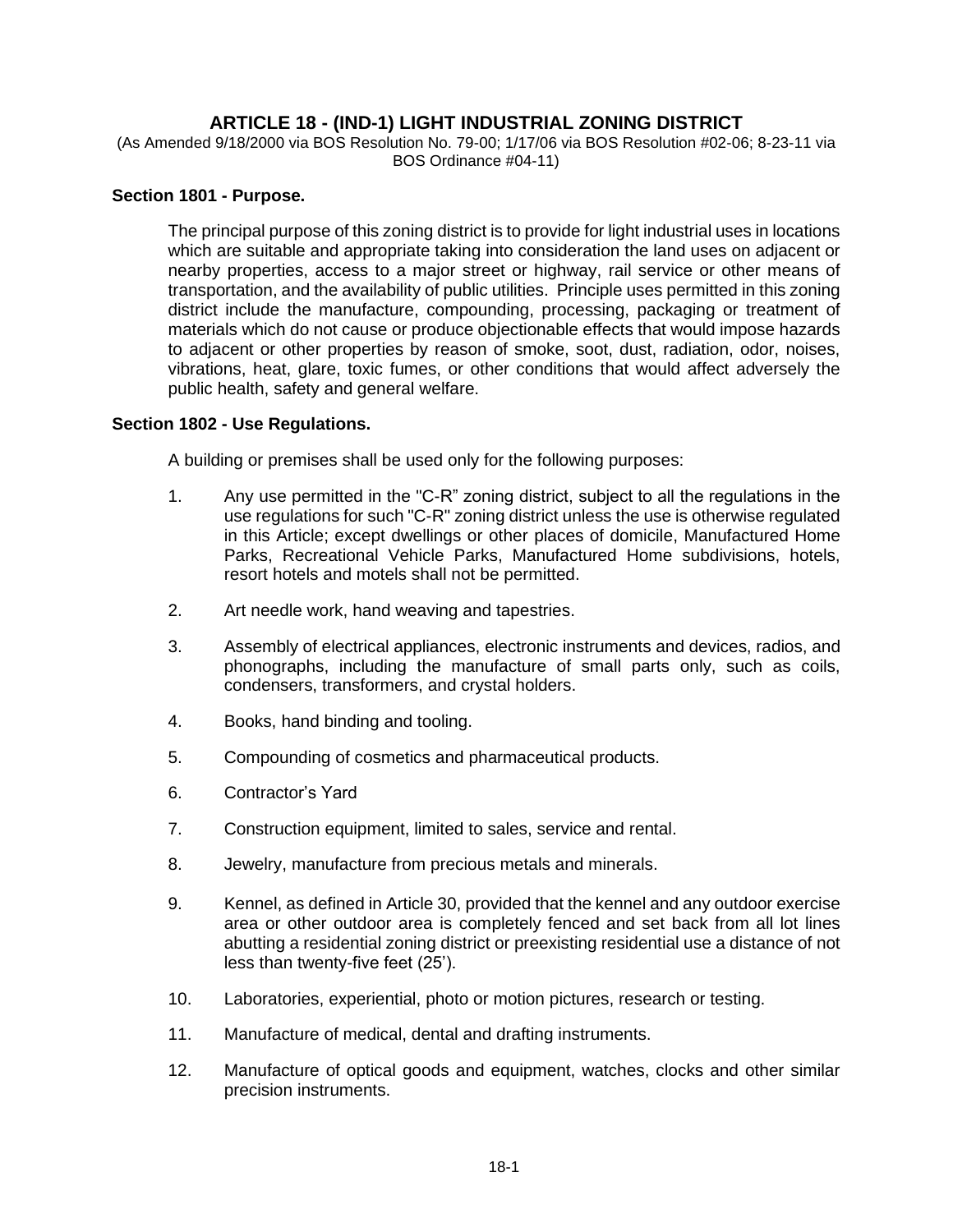- 13. Manufacture, compounding, processing, packaging, or treatment of such products as candy, cosmetics, drugs, perfumes, pharmaceutical, perfumed toilet soap, toiletries, but not including the refining and rendering of fats and oils.
- 14. Manufacture of clay, leather, metal and glass products of a handicraft nature.
- 15. Manufacture of electrical or electronic apparatus, musical instruments, games and toys.
- 16. Manufacture, compounding, assembling or treatment of articles or merchandise, from the following previously prepared materials: bone, cellophane, canvas, cloth, cork, feathers, felt, fiber, glass, hair, leather, paper, plastics, precious or semiprecious metals or stone, light sheet metal, shell, textiles, tobacco, wire, yarns, wood not involving planing mills, and paint not employing a boiling process.
- 17. Manufacture of pottery and figurines or other similar ceramic products, using only previously pulverized clay.
- 18. Motion picture producing.
- 19. Offices.
- 20. Radio and television broadcasting stations and studios, but not including transmitter towers and stations.
- 21. Any other office, laboratory and manufacturing uses similar to those uses enumerated herein which do not create any danger to the public health, safety and general welfare in surrounding areas and which do not create any offensive noise, vibration, smoke, dust, odor, heat or glare and which by reason of high value in relation to size and weight of merchandise received and shipped, create very little truck traffic.
- 22. Accessory buildings and uses customarily incidental to the above uses.
- 23. Warehousing and storage, including construction material and equipment storage, public utilities materials and equipment storage, and public warehouses, but not including the warehousing and storage of explosives and junk.
- 24. A use similar to any of the foregoing permitted uses may be allowed upon a written determination by the Director of Development Services that the proposed use is similar in natures and impact to the permitted use and is consistent with the overall purposes of the zoning district. The Director's decision may be appealed to the Board of Adjustment pursuant to Article 28 hereof. The burden shall be on the property owner to prove by clear and convincing evidence that the proposed use is similar to the permitted use.

## **Section 1803 - Sign Regulations.**

The sign regulations are provided in Article 23 hereof.